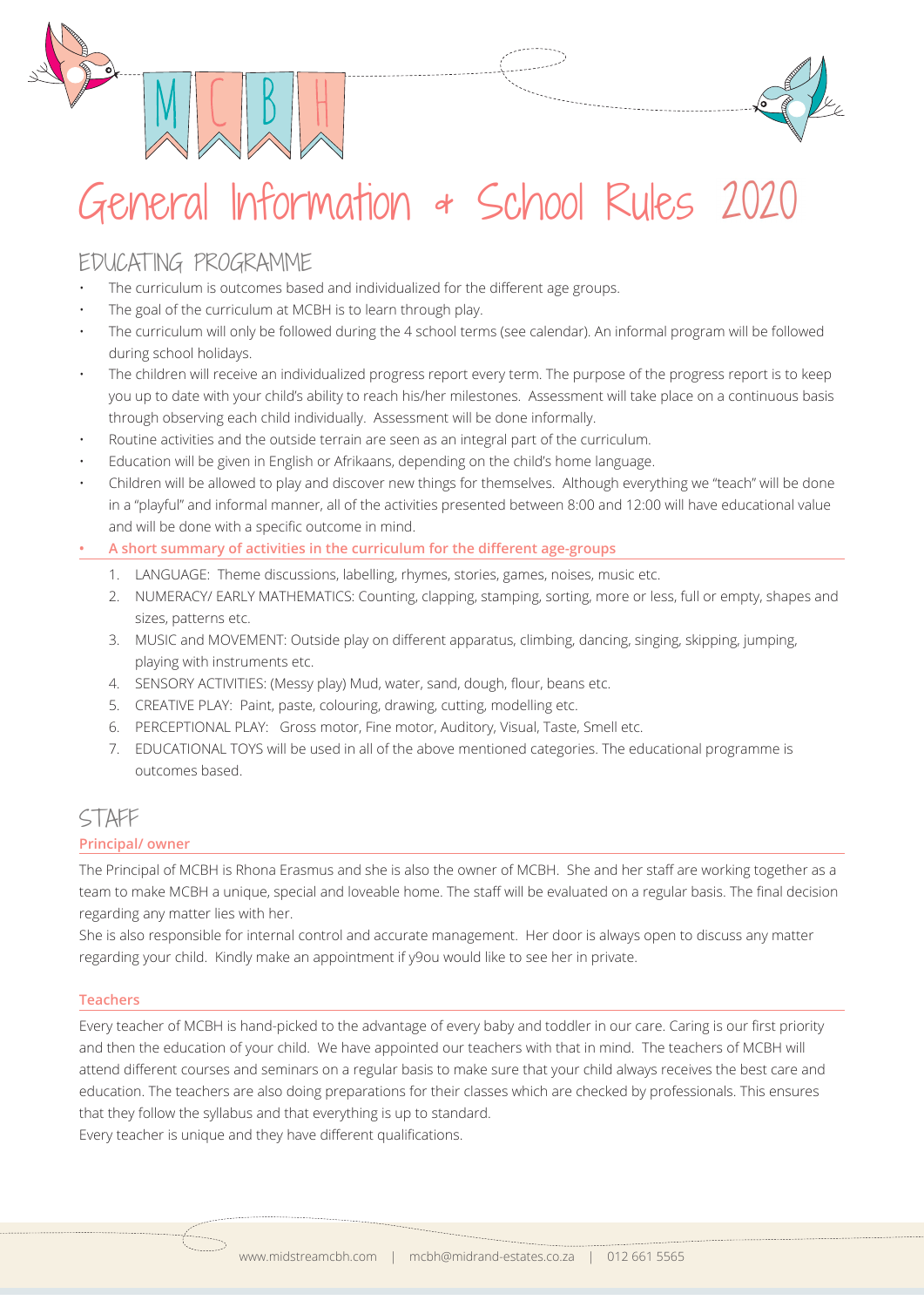



#### **Administration**

All administration, placements and correspondence will be handled by Ulaan Marais. Parents are welcome to contact her at any time or send an e-mail to her. She and the principle work closely to make sure that everything runs smoothly.

#### **Staff Ratio**

There will be one teacher per class. She will be helped by assistants to give your child the best care and love.

Ratio's per class: Senior class: 1:8 Junior class: 1:8 Baby classes: 1:4

The above ratios are not applicable during school holidays due to children being absent.

#### **Assistants**

The main aim of assistants is to assist the teacher and they will also receive regular training.

#### **Domestic Staff**

Domestic staff includes a cleaner and gardener. They work as a team to keep the area hygienically clean and tidy for all the babies, toddlers, parents and staff.

## OPERATIONAL TIMES

#### **School hours**

- Monday to Friday 6:45 18:00
- Teaching Programme starts at 08:30 12:00
- No person is allowed in the classroom between 12:30 and 14:00. Pick up time is before 12:15 or after 14:00. Contact the office if we need to keep your child awake during 12:15 and 12:30 or if you are picking up your child in this time. The child will be laid down after 12:30.
- Breakfast is served at 7:45. Please make sure your child enjoys breakfast at home if he/she will not make it for breakfast at school. (after 8:00)
- Lunch is served at 12:00.
- MCBH closes at 18:00.
- Please keep in mind that our staff works very long hours. You will be charged R60 for every 15 minutes after 18:00.

#### **Holidays**

- MCBH will be open during the March, June (partly) and September holidays.
- Please see the calendar for all the important dates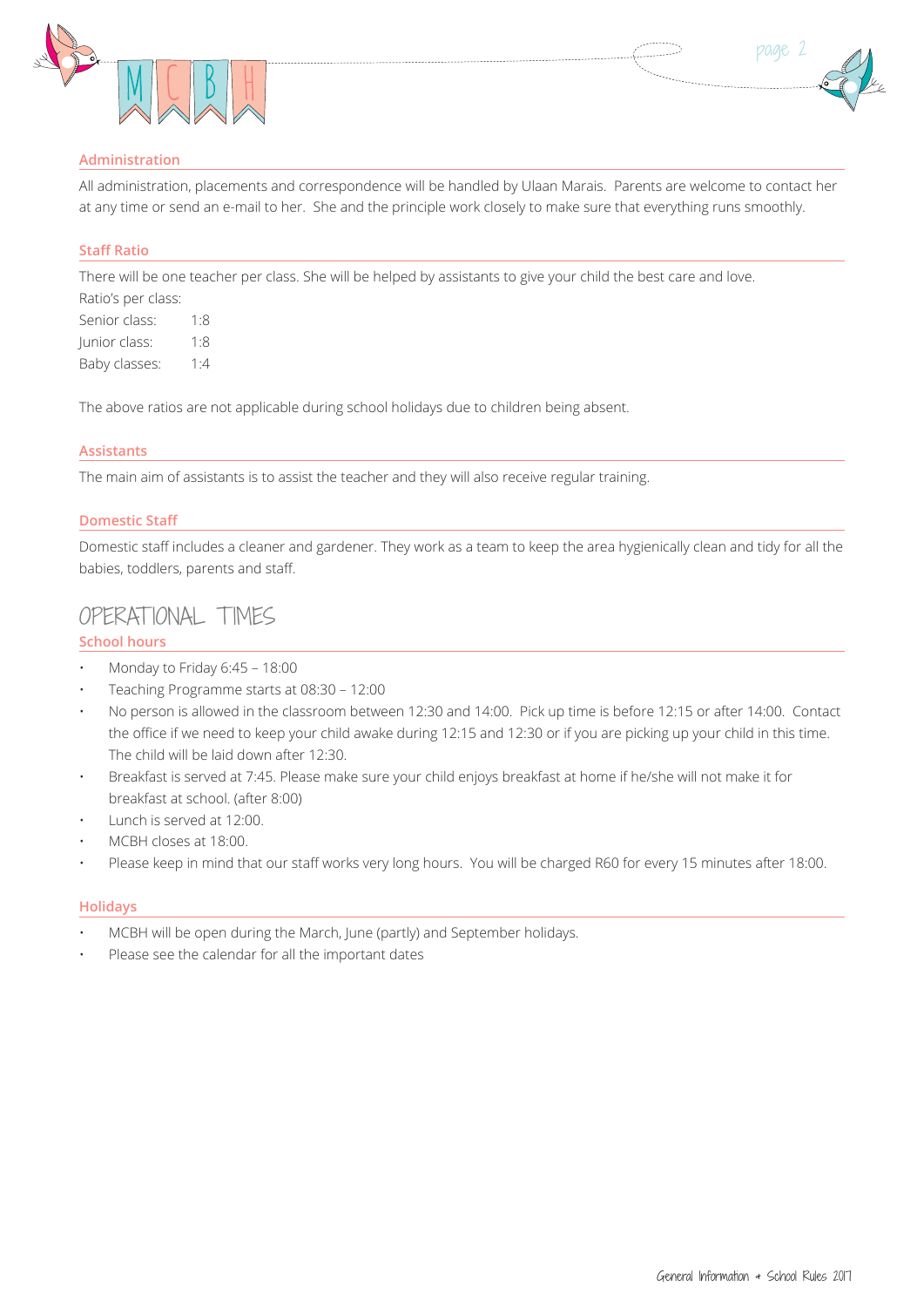



## CARING

#### **Classes**

Children will be placed in classes according to their emotional development and not their age.

| Age division is <b>only a guideline:</b> |                |                |               |  |  |
|------------------------------------------|----------------|----------------|---------------|--|--|
| Baby Class:                              | 3 – 11 months  | Baby Class 2:  | 7 – 17 months |  |  |
| Junior Class:                            | 12 – 24 months | : Senior Class | – 20 months + |  |  |

MCBH may choose to move your child to another class if we think he/she will benefit from it.

The baby home is caring for children from birth until two (2) years. The children are leaving the baby home in December when he/she is turning three (3) the next year.

The Department of health and welfare will inspect the Baby home on a regular basis.

#### **Meals and liquids**

- A balanced menu is worked out by professionals to the advantage of your child. No purity will be provided by MCBH.
- Please make an appointment with the headmaster if your child has specific needs regarding his menu. We will do as much as possible to accommodate you. Please note that you will have to provide the food in these circumstances.
- All meals must be enjoyed at school. No food will leave the premises.
- Only personnel are allowed in the kitchen.

#### **Meals will be served at the following times:**

| Breakfast: | 7.45  | Snack time: | 10:00 |
|------------|-------|-------------|-------|
| Lunch:     | 12:00 | Snack time: | 15:00 |

## RULES REGARDING SICK BABIES/ TODDLERS

- Due to the fact that we have very young babies in our care, we want to request parents to take the staff and the other babies/toddlers in consideration, and do NOT send your sick child to school.
- The Department of Health forbids us to accommodate ANY sick children on our site.
- Our children play outside during the day as set out in our daily program. If your child is too ill to play outside, keep him/her at home for the day.
- If your child gets ill at the Baby House, he/she will be looked after in the sick room. Parents will be notified immediately and permission will be required to administer medication.
- Parents must collect their children within an hour from the time the call was made. We will not call if it is not really necessary.
- In an emergency, your child will be taken to the Midstream Medical Centre or Midstream Mediclinic Hospital. Please note that any costs incurred will be for the parent's account.
- Inform the school IMMEDIATELY if your child has been in contact with anyone who has a contagious disease, or even had a communicable disease. If more than one event are reported to us we will inform the parents, and a list of symptoms will be sent.
- NO medication will be administered without the written consent of the parent/s.
- Medication must be clearly marked with your child's name, amount and time to administer. Put it in a "ziplock" bag and PLEASE include a syringe.
- The owner/manager may use their discretion to decide whether a child is healthy enough to attend school.
- In future, no brothers/sisters are allowed in the classes.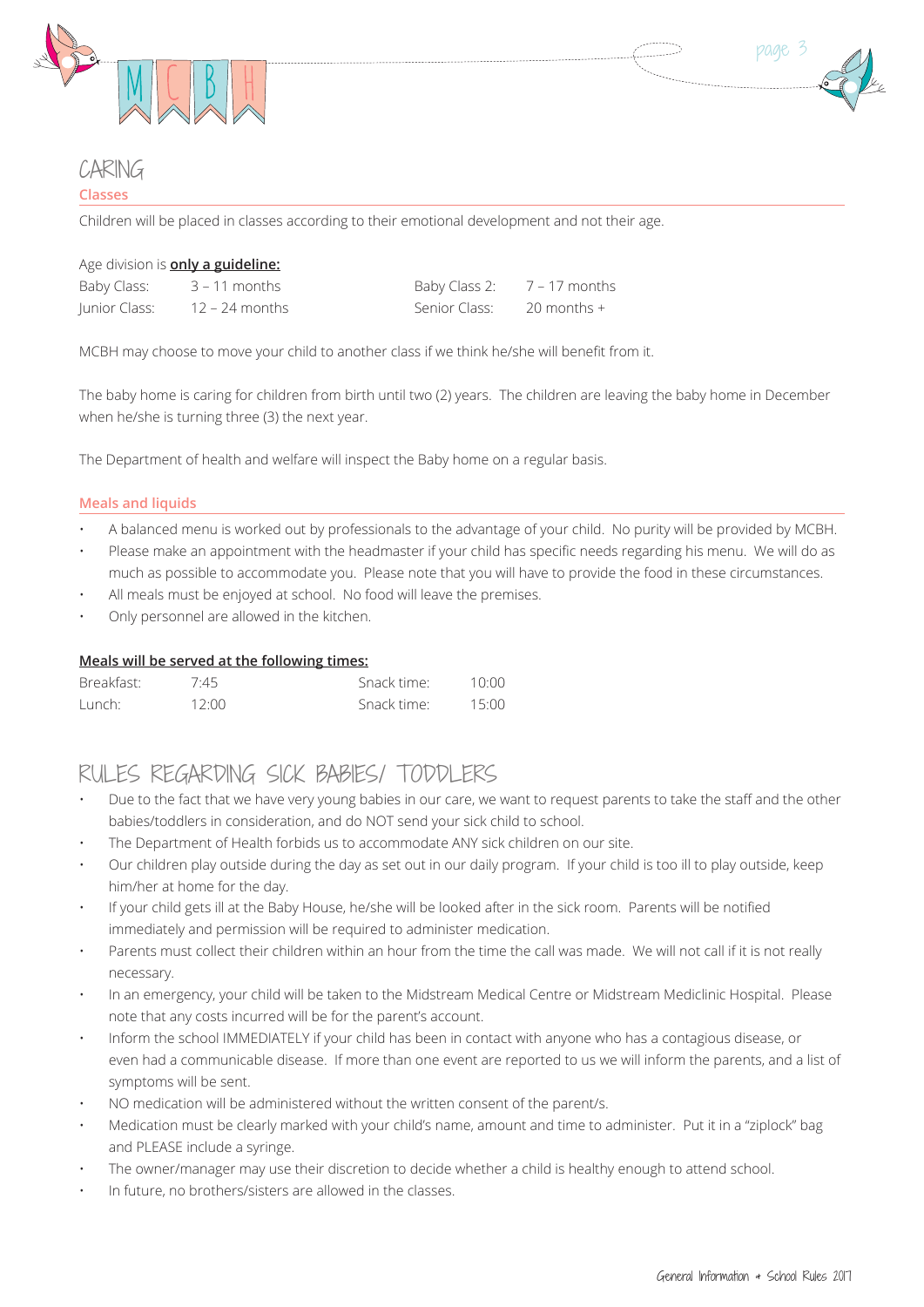



#### Please note that if your child has ANY of the following symptoms, they should be kept at home and NOT be **allowed at school:**

- On antibiotics. After 48 hours on antibiotics your child may return to school, if they do NOT HAVE ANY other symptoms (listed below).
- If your child is on antibiotics, but is NOT contagious we REQUIRE a doctor's note to confirm it.
- Breathing difficulties or very persistent coughing.
- Colds, Influenza (Flu), Bronchitis of Bronchiolitis
- Croup (Croup is a viral infection and therefore contagious)
- Tonsillitis (Usually due to a viral infection, which indeed is contagious)
- Fever over 38,5°C
- Rash with fever
- Diarrhoea
- **Vomiting**
- Unusual fatigue
- Poor appetite
- Runny nose not clear (green or yellow)
- Head lice
- Eye infections of any kind
- Contagious diseases eg. Measles, Mumps, Chickenpox etc.

| <b>Communicable disease</b>       | <b>Patient may return to MCBH</b>                 |
|-----------------------------------|---------------------------------------------------|
|                                   |                                                   |
| Haemorrhagic virus conjunctivitis |                                                   |
|                                   |                                                   |
|                                   | Seven (7) days after appearance of jaundice or    |
|                                   | on submission of a medical certificate            |
|                                   |                                                   |
|                                   | submission of a medical certificate               |
|                                   | Seven (7) days after appearance of rash           |
|                                   |                                                   |
|                                   | . Fourteen (14) days after appearance of rash     |
|                                   | of on submission of a medical certificate         |
|                                   | . Five (5) days after appearance or on submission |
|                                   | of a medical certificate                          |

Management will use their own discretion to decide whether the child is healthy enough to attend school after he/she became ill at school.

#### **Highly contagious illnesses**

A Doctor will be called in if a few babies/toddlers have been affected by a highly contagious illness. MCBH might close for a few days on his/her advice. MCBH will be sterilised and a report will be sent to every parent.

**Strict control** will be followed in concerning illness of staff and children.

#### **Immunisation**

- It is very important that your baby/toddler receives his/her immunisations as specified by your doctor.
- MCBH strongly suggests that your baby/toddler receive the following extra immunisations:
	- 1. Prevenar
	- 2. Chicken pox
	- 3. Rota virus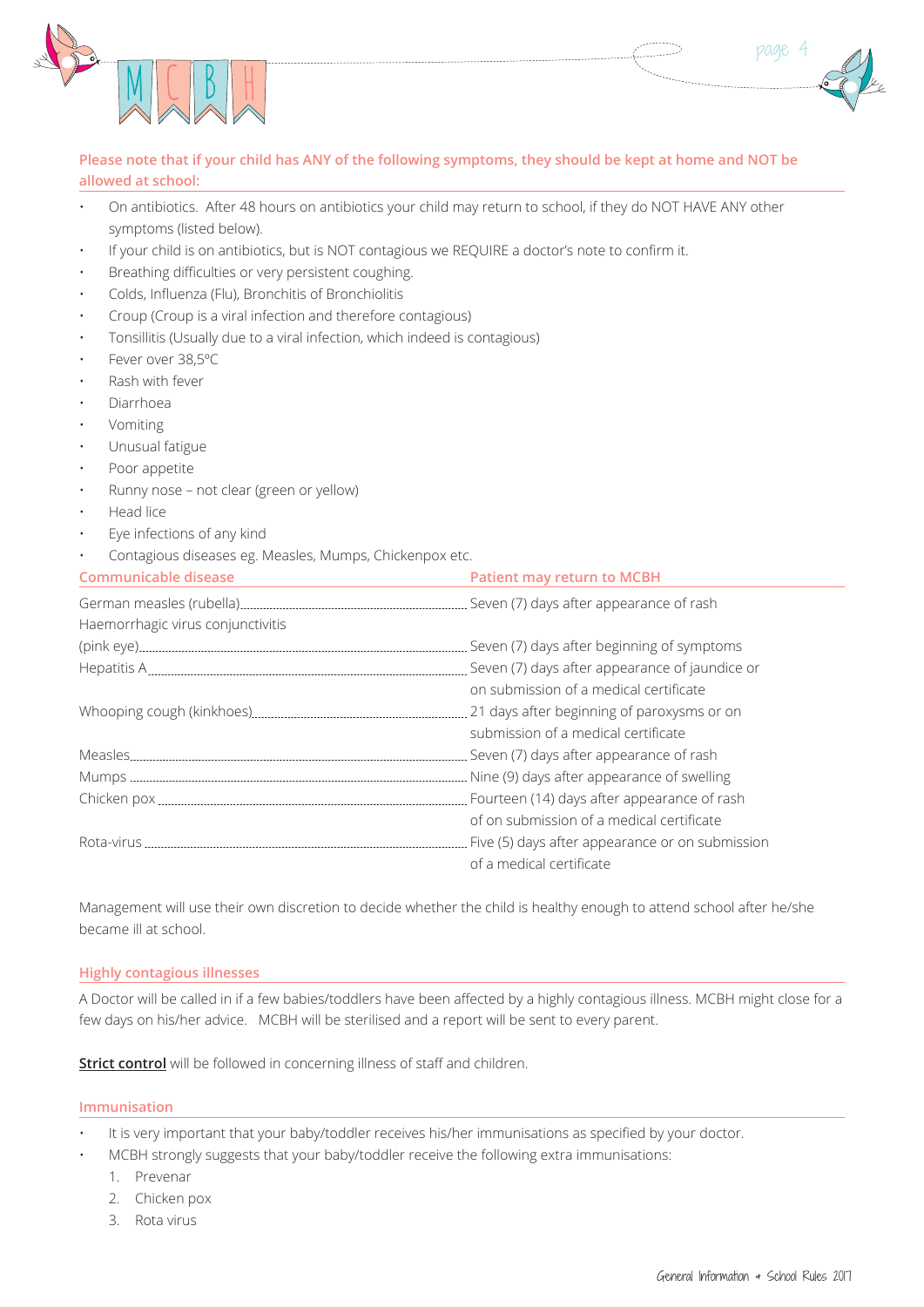



## MEDICAL INFORMAT ION

#### **First Aid**

There will be a qualified first aid staff member present at the school.

#### **Medication**

- MCBH has a fully equipped first aid kit.
- Medication will be given to baby/toddler only on permission of the parent.
- Two staff members will be present when medication is given to your child.
- Strict control will be carried out regarding this matter.

#### **Personal medication**

Personal medication will only be allowed at the school if all information regarding the medicine is documented in the book:

- Name of parent
- Name of child
- Type of medication
- Reason for medication
- Dosage and time of administer

#### **Physiotherapist**

Monique Bergh and Lizl van Heerden are the two physiotherapists that is allowed to visit your child on the premises. Details: 074 112 5235 (lizlvanh@gmail.com/ moniquebergh1@gmail.com) The financial agreement will be between you and the physiotherapist. The baby home does not take any responsibility for damaged directly or indirectly caused by this visit. 

## SECURITY

#### The security of the children and staff is of a high importance. The following rules and regulations comply with **MCBH.**

- A gate/door system is designed for easy opening for parents with babies in chairs and for toddlers with bags.
- Positive identification before gate will open.
- A list of all authorised people and copies of identification documents.
- Please inform the secretary or principal if someone other than the parent is coming to fetch the child. (Please write information in book)
- No child will leave the school with someone different other than the parents without an authorized form on their file.
- No entry to baby home or play ground except through the front door.
- Potential parents can only visit the school with an appointment.
- No exceptions will be made concerning your child's safety because we will undermine our own safety.

## EXT RA-MURAL ACT IVIT IES

"Kindermuzik" is given by Heleen-Mare Brand. Please contact her at the following number for more information: 082 924 7313. Forms are available in the office.